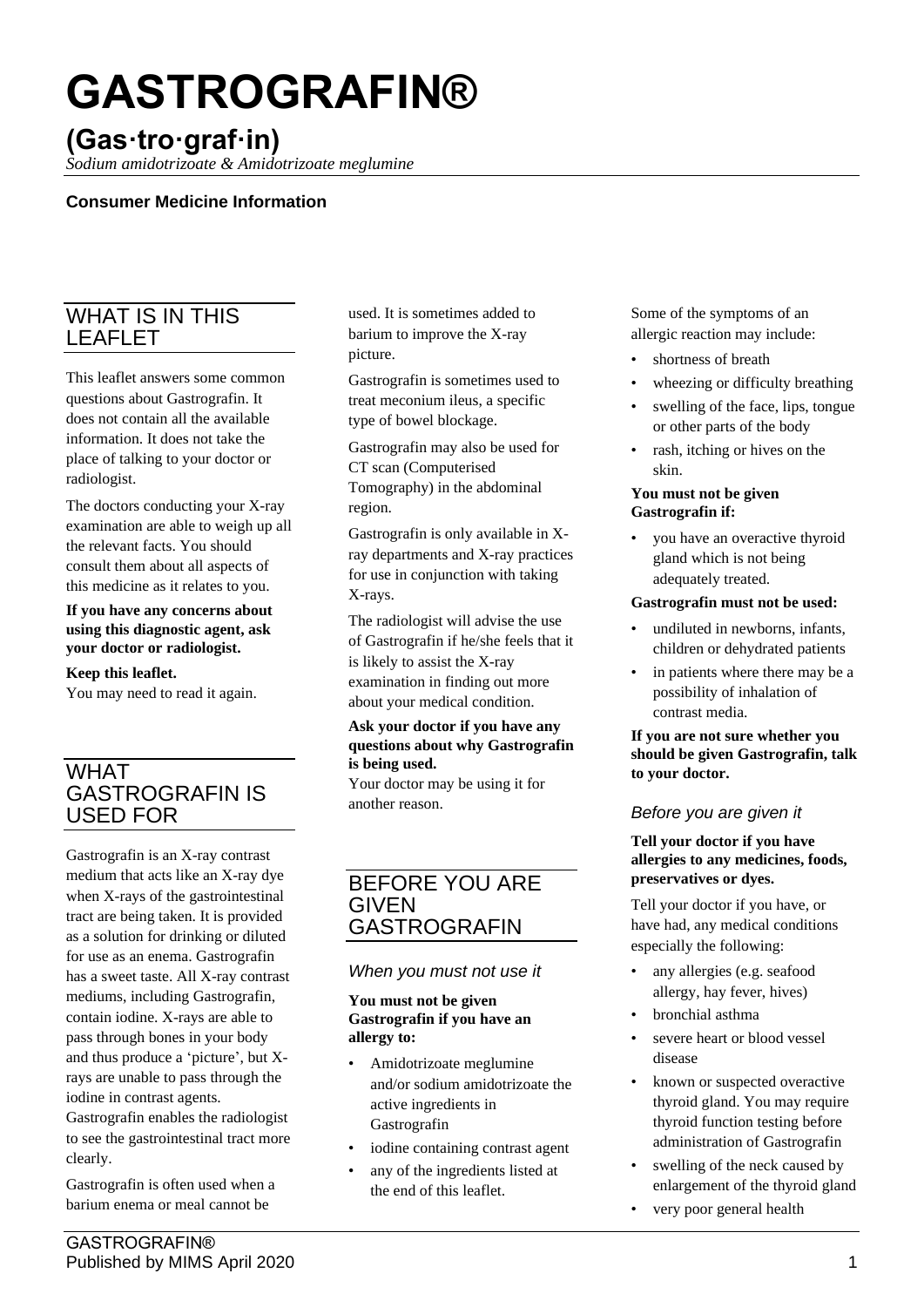dehydration, where your body does not have as much water and fluids as it should; you might feel thirsty, have a dry mouth or your urine might be darker than usual.

#### **Tell your doctor if you are pregnant, or think you may be pregnant, or if you are breastfeeding.**

Your doctor can discuss with you the risks and benefits involved.

**If you have not told your doctor about any of the above, tell him/her before you are given Gastrografin.**

#### *Taking other medicines*

**Tell your doctor if you are taking any medicines, including any that you get without a prescription from your pharmacy, supermarket, or health food shop.**

Some medicines and Gastrografin may interfere with each other. These include:

- interleukin (used to treat some forms of cancer
- beta blockers (medicines used to treat high blood pressure or other heart conditions)

This medicine may be affected by Gastrografin or may affect how well it works. You may need different amounts of your medicines, or you may need to take different medicines.Your doctor will advise you.

Your doctor has more information on medicines to be careful with or to avoid while receiving Gastrografin.

# **HOW** GASTROGRAFIN IS GIVEN

#### **Follow all directions given to you by your doctor carefully.**

They may differ from the information contained in this leaflet.

#### **If you do not understand the instructions given, ask your doctor.**

#### *How much is given*

The actual dose of Gastrografin that is right for you will be worked out by the doctor and will depend on your age and the type of X-ray examination that is being done.

#### *How it is given*

You will receive Gastrografin for drinking or diluted as an enema.

You may also receive Gastrografin for drinking along with barium sulfate, which is another type of contrast.

A cleansing of the bowels before the use of Gastrografin is recommended. Your doctor will advise you on this.

#### **Gastrografin must not be given as an injection.**

#### *If you take too much (overdose)*

As Gastrografin is administered by a doctor, overdosage is unlikely. If it does happen the doctor will treat any symptoms that follow.

**Immediately tell your doctor or other medical staff or telephone the Poisons Information Centre (Australia: 13 11 26 or New Zealand: 0800 POISON or 0800 764 766) for advice if you think that you or anyone else may have taken too much Gastrografin. Do this even if there are no signs of discomfort or poisoning.**

You may need urgent medical attention.

# AFTER HAVING GASTROGRAFIN

#### *Things you must do*

**Follow carefully the directions given to you by your doctor and other medical staff.**

If you are going to have a test on your thyroid, tell your doctor and the medical staff that you have received Gastrografin. Gastrografin can affect thyroid tests for about 2-6 weeks after receiving it.

# *Things to be careful of*

Delayed reactions may occur. In this case Gastrografin could prevent you from driving safely and the ability to operate tools or machines may be impaired.

# SIDE EFFECTS

#### **Tell your doctor or radiologist as soon as possible if you do not feel well whilst receiving or after being given Gastrografin.**

All contrast agents can have side effects. Sometimes they are serious, most of the time they are not. You may need medical attention if you get some of the side effects.

**Do not be alarmed by the following list of side effects. You may not experience any of them.**

**Ask your doctor or radiologist to answer any questions you may have.**

**Tell your doctor if you notice any of the following and they worry you:**

- diarrhoea
- nausea
- vomiting.

The above list includes the more common side effects of Gastrografin. They are usually mild and short-lived. If they persist or get worse, tell your doctor.

Allergic and allergy like reactions have been observed after use of X–ray contrast agents such as Gastrografin.

#### **Tell the doctor immediately if you notice any of the following:**

swelling of the face, eyelids, lips, tongue or other parts of the body